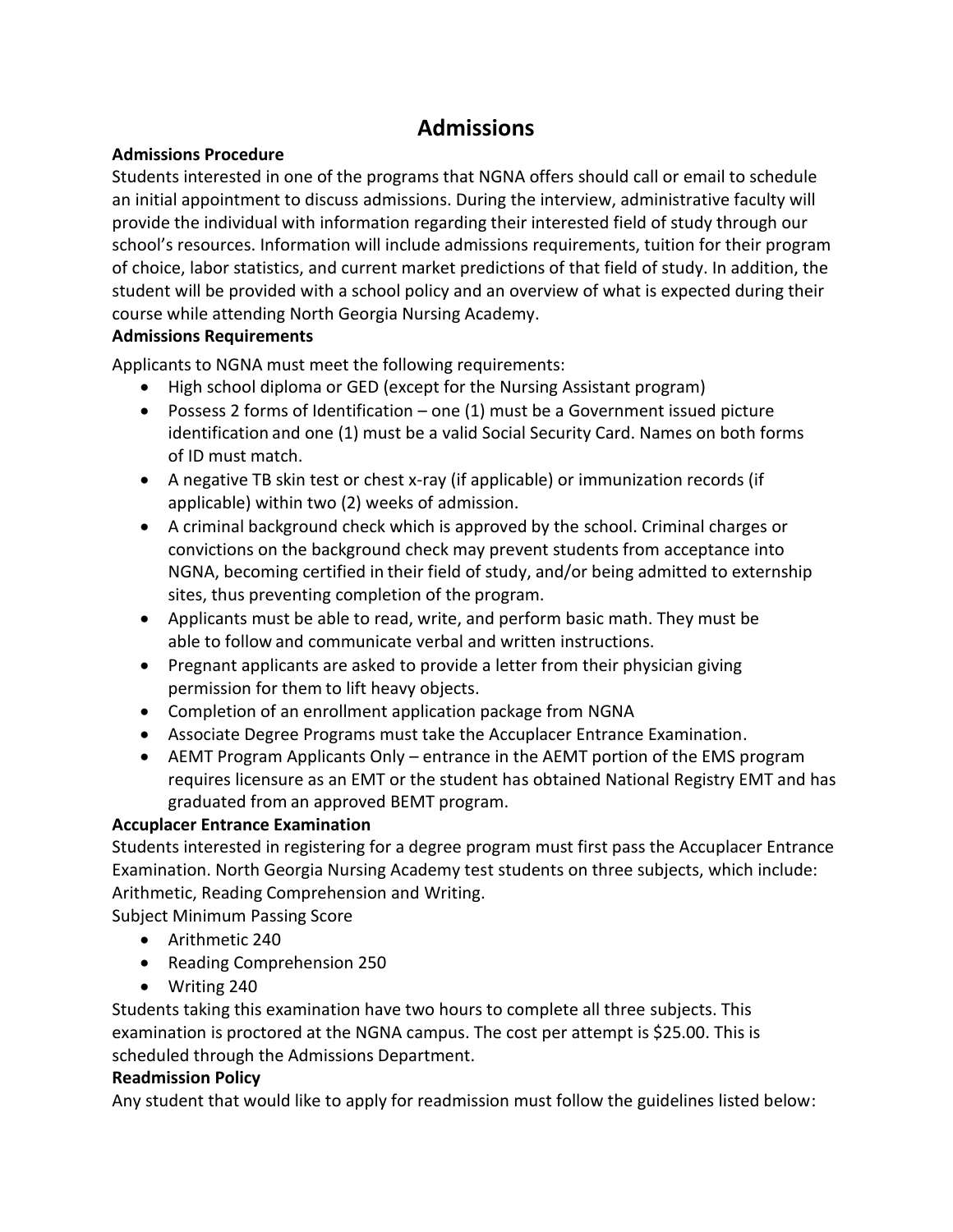If the student was an **official or academic withdrawal,** they must repeat the admission process after a 90-day period.

- Schedule an appointment by calling, email, or via the website.
- Inform NGNA that they are applying for readmission.
- Schedule and attend a readmission committee meeting.

If the student was an **administrative withdrawal**, they must repeat the admission process after a 1-year period.

- Schedule an appointment by calling, email, or via the website.
- Inform NGNA that they are applying for readmission.
- Schedule and attend a readmission committee meeting.

After the readmission committee meeting, the student will be informed of NGNA's decision via email.

If the student is approved for admission, they will need to contact the NGNA Admission Director to complete the admission process. The student will be charged the current tuition rates including the non-refundable application fee of \$100.00.

If the student is entering or reentering an Associate Degree Program they will be required to take or retake the Accuplacer Entrance Exam and obtain a minimum passing score.

NGNA reserves the right to refuse readmission to any student.

## **Transfer of Credit**

North Georgia Nursing Academy will consider comparable academic coursework taken at a qualifying institution as applied credit towards the completion of an Associate Degree program only.

All transfer credit will be evaluated by the Assistant Director(s). In the event of a dispute regarding TOC the applicable program manager will have the final determination. Only courses that meet the criteria below will be considered for transfer of credit:

- The course was taken at an acceptable accredited institution.
- The course was completed within two (2) years of application to NGNA
- The course was completed with a final grade of C If the previous institution used a "+" or "- "designation, this designation will be dropped, and the primary letter grade will be considered. (e.g., C- will transfer as a C).

If a determination of transferability cannot be determined based on the official or unofficial transcript the student may be required to submit additional course material such as a course catalog or syllabus.

Any coursework being considered for application to the institution's general education requirements must be classified as such at the previous institution (i.e., survey or introductory level).

Courses taken at other institutions may be combined and applied towards NGNA courses but will not be counted more than once in a transfer of credit calculation.

Coursework will only be applied if it is recorded on an "official" transcript. Official transcripts must be presented to the institution either thirty (30) days after enrollment (for courses taken prior to enrollment) or thirty (30) days after the completion of the course (when taken after